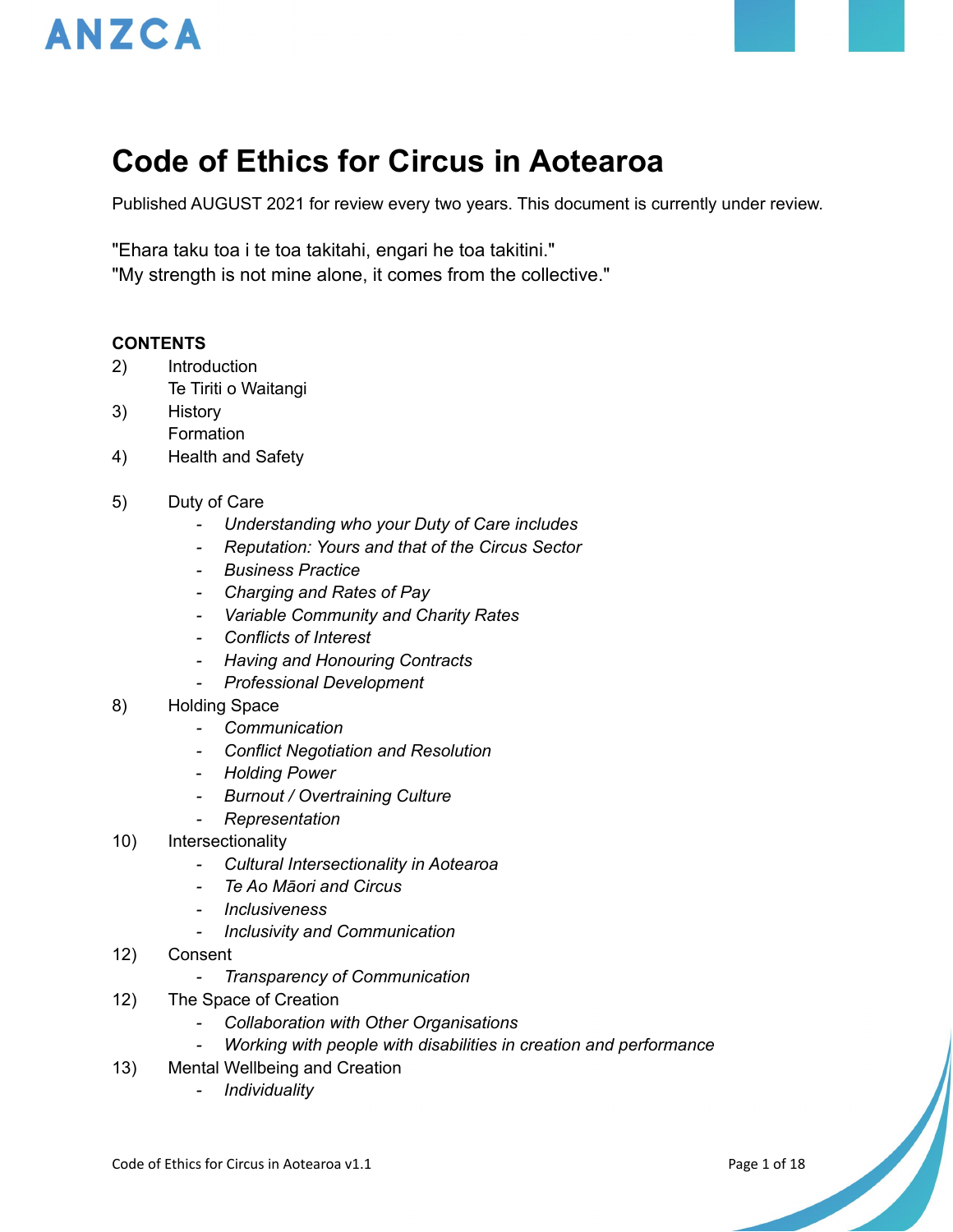

- *- Sexualisation*
- *- Intimacy within Creation*
- 14) Content
	- *- Trigger/Content Warnings*
	- *- Comedy*
	- *- Plagiarism*
- 15) Cultural Appropriation
- 16) Te Tiriti o Waitangi in Practice
- 17) Further Resources

# **Introduction**

It is accepted that ethics are a fundamental part of being human, that an innate understanding of ill-action causing reprimand is emblazoned into the core of all human beings. Plato's conception of ethics states that happiness or well-being (eudaimonia) is the highest aim of moral thought and conduct, and the virtues (aretê: 'excellence') are the requisite skills and dispositions needed to attain it.

This code investigates applied ethics within circus arts specifically in the context of our Aotearoa sector at our current time. As you'll be well aware, the amount of social change the world has rapidly gone through in a short space of time is unprecedented. This is a wero, a challenge to all of us that we must always be listening, reflecting and changing.

The guidelines in this document are intended to benefit the sector by helping it grow into an ethically and morally supportive environment which supports ALL of its members. This document has been developed with industry consultation and it's guiding principles should be used as a reference point for ethical matters in the circus community.

# **Te Tiriti o Waitangi**

Understanding Te Tiriti o Waitangi in order to embed it into our practices and daily lives will be a process of study, self-reflection and behavioural change for all those living in Aotearoa.

ANZCA acknowledges Māori as the tangata whenua across Aotearoa and actively commits to practicing mana whenua, the consultation with and acknowledgement of the iwi Māori of the area where major meetings are going to take place. ANZCA understands that this practice of mana whenua creates important mutual, collective humility.

ANZCA recognises the commitment required to exist as an entity in Aotearoa and hopes to be able to provide further sector-wide guidance. We have developed a policy which you can find here which details the steps ANZCA is committed to taking.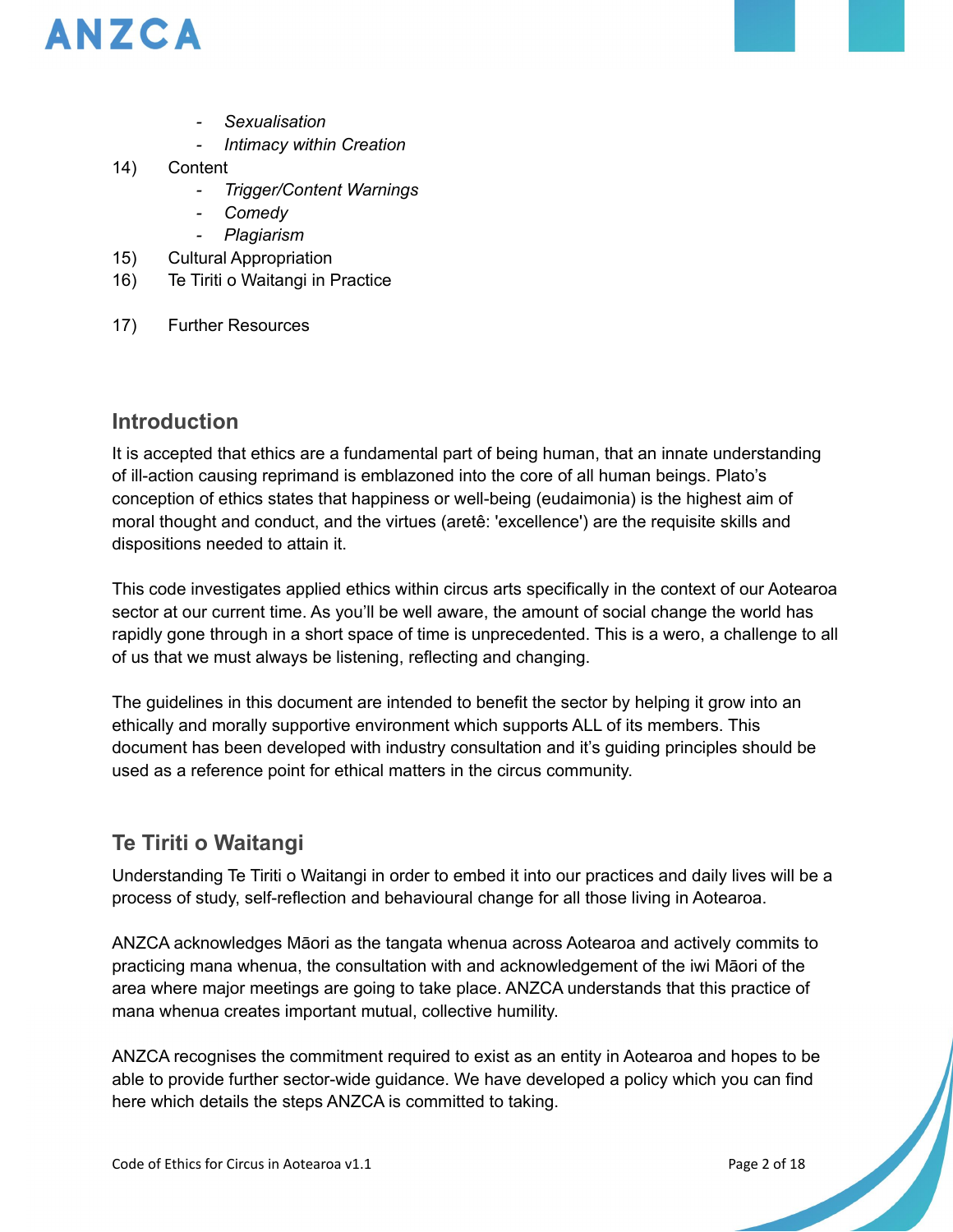

Please also see **Te Tiriti o Waitangi in Practice** at the end of this document.

### **History**

Ethics and circus have had a tumultuous relationship within what we understand in the west as the 'modern circus'. Modern Circus as we know it is thought to have been largely founded by Philip Astley, a master equestrian, entrepreneur and Circus owner. Astley debuted his first such show on Easter Monday, 1768, and is considered the founding father of modern/traditional Circus.

The unethical treatment of animals has been widely criticised and we now live in a world which has almost entirely moved away from circuses incorporating performing animals.

Humans with unique physical characteristics were in some cases given safe haven, acceptance and employment in the circus but there are many stories of exploitation, capture, and slavery.

Even a person's race and culture was once used as a money making tool to attract the predominantly white audience.

It is important to look into the past, to see where it has led us, and what lessons we can learn from our history. This hindsight can be a powerful agent of change.

### **Perspective**

Before heading further into this document it is important that you take stock and understand the perspective from which you are engaging in circus in Aotearoa. Where do you sit? Is circus your profession? Do you lead a community organisation? To whom does your duty of care extend?

# **Formation**

This guide to ethical practice has had many contributors across Aotearoa and has had multiple periods of industry consultation in coming to this published version.

It was instigated by Rosalie Ducharme through her position on the steering committee of ANZCA, following the publication of Circus Safe, in response to that document's focus solely on mechanical safety and the decision to not delve into ethical discussion. A group was formed which put down the beginnings of the document. Call outs for contributors were made widely and open discussions were undertaken at ANZCA's annual general meetings in 2019 and 2020. The project was taken over by Michael Armstrong, also of the national steering committee, and the next wave of contributions was made. After the changes imposed by Covid-19 the document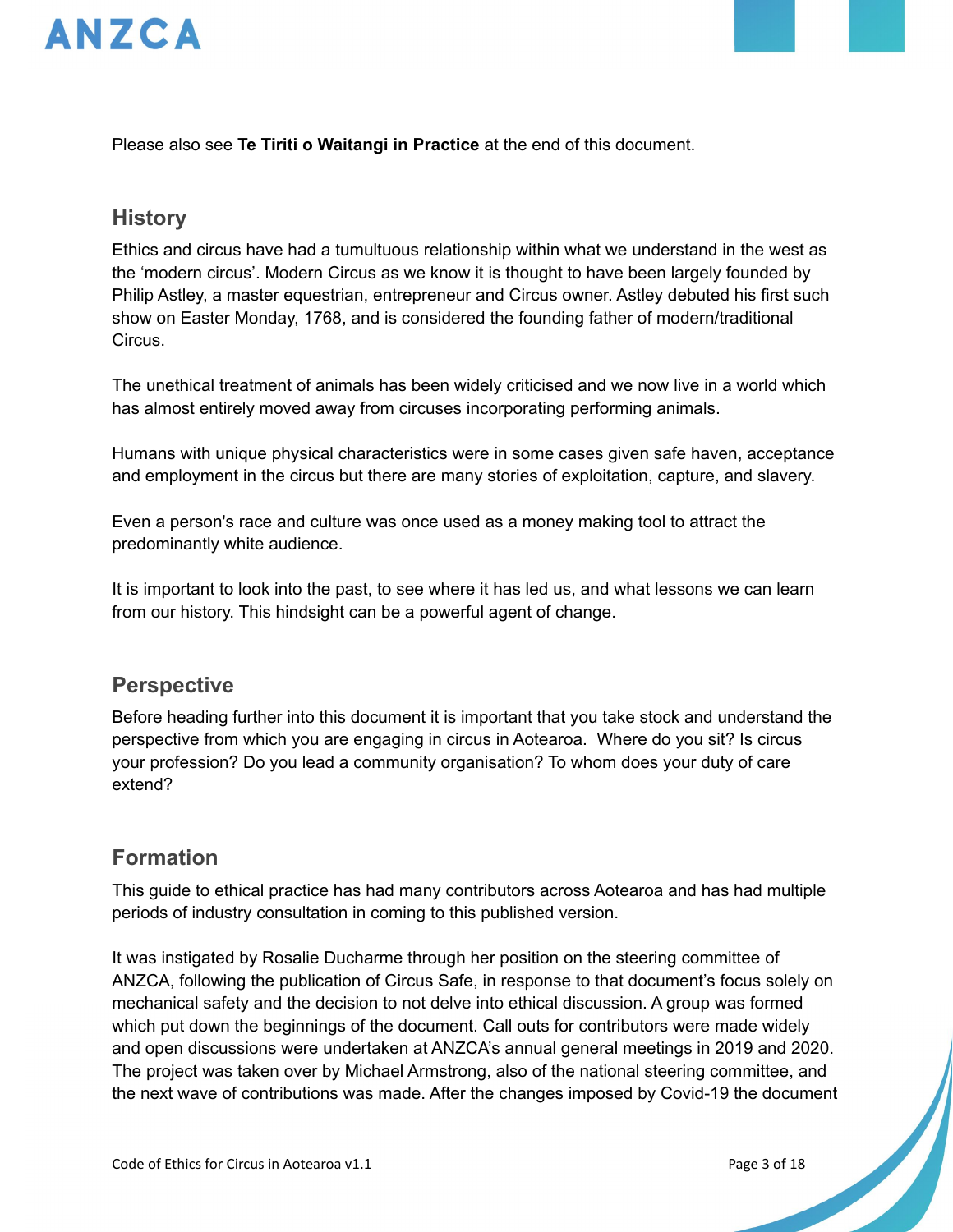

was rearranged and re-written via another open call for contributions by Eve Gordon, also as part of the ANZCA steering committee.

Special thanks to Kahurangi Bronson-George, Charles Dolbel, Sarah Fairbrother, Andrew Gibson, Andre Goldsmith, Eli Joseph, Krirana Sheree, and Tainui Tukiwaho.

This document must be a living document as ethical considerations change consistently. Anyone is welcome to feedback, represent suggestions, additions or changes at any time. These will be considered, discussed and incorporated on a biennial basis.

Almost all aspects of ethical practice intersect with others, making it impossible to create a complete and succinct guide in one document. In addition to this ethics is not linear or hierarchical in its nature, but more like the web of a spider with strands connecting multiple points. The information at the start of this guide is equally as relevant as the material at the end.



# **Health and Safety**

Mechanical safety is an aspect of ethical practice which we will not be dealing with in this document. Although we recognise that Health and Safety practice is an ethical consideration, **Circus Safe - a best practice guidance for circus in Aotearoa** is an in depth guide to mechanical safe practice.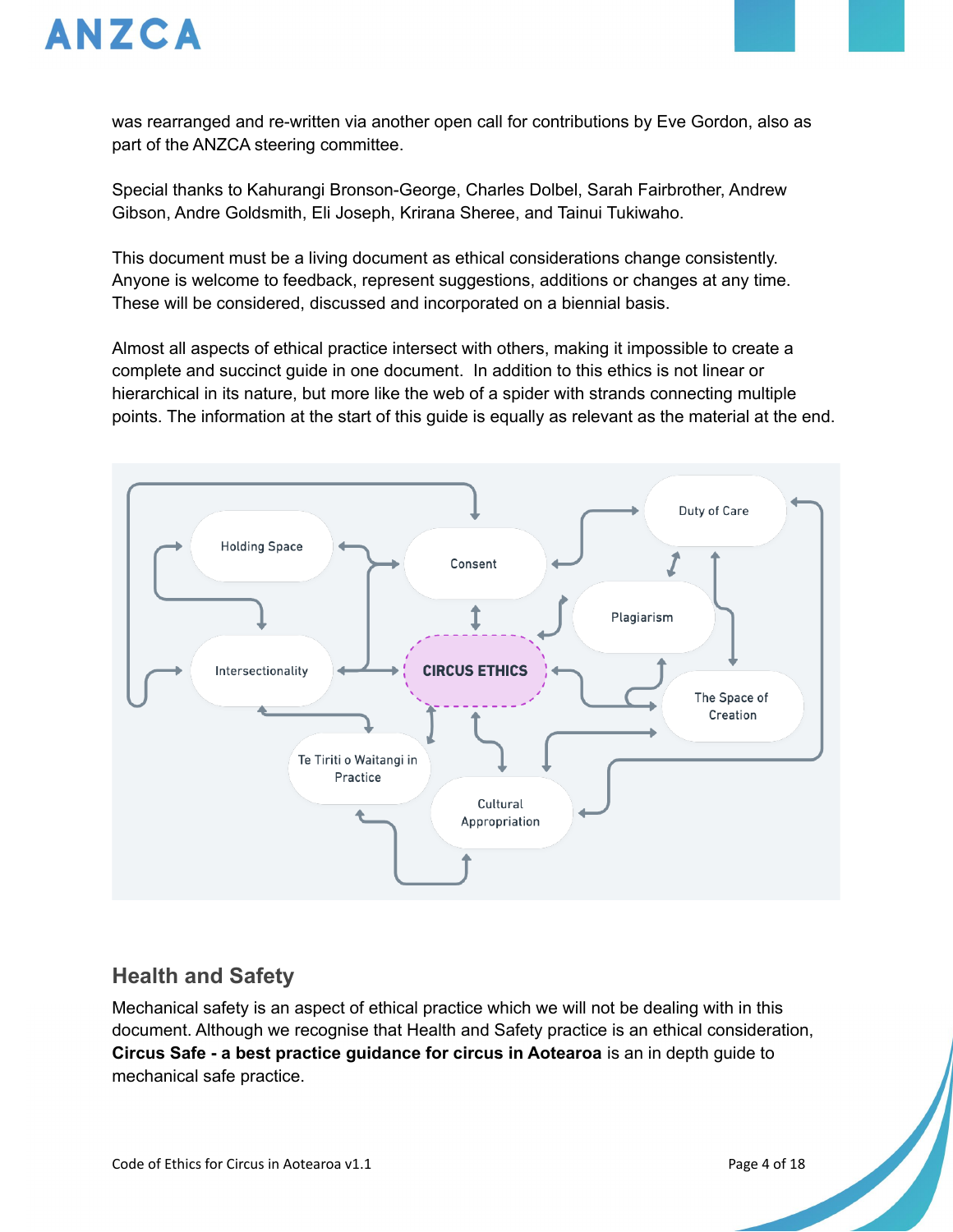

### **Duty of Care**

#### *Understanding who your Duty of Care includes*

As a circus practitioner you have an ethical obligation to maintain the hauora of those within your duty of care. Those within your duty of care could include students, performers, teachers, community members, audience members or members of the public. Note that your duty of care will always include yourself.

Hauora is a Māori philosophy of health unique to Aotearoa. Te whare tapa whā is a model of the four dimensions of wellbeing developed by Sir Mason Durie in 1984 to provide a Māori perspective on health.

With four walls, the wharenui (meeting house) is a symbol of these dimensions with the connection of the wharenui to the whenua (land) forming the foundation.

The four walls/dimensions are:

- taha tinana (physical wellbeing)
- taha hinengaro (mental wellbeing)
- taha wairua (spiritual wellbeing)
- taha whānau (family wellbeing)

# Te Whare Tapa Whā Taha hinengaro Taha wairua Mental & emotional Spiritual Tapa whānau Taha tinana Family & Social Physical

Whenua Land, Roots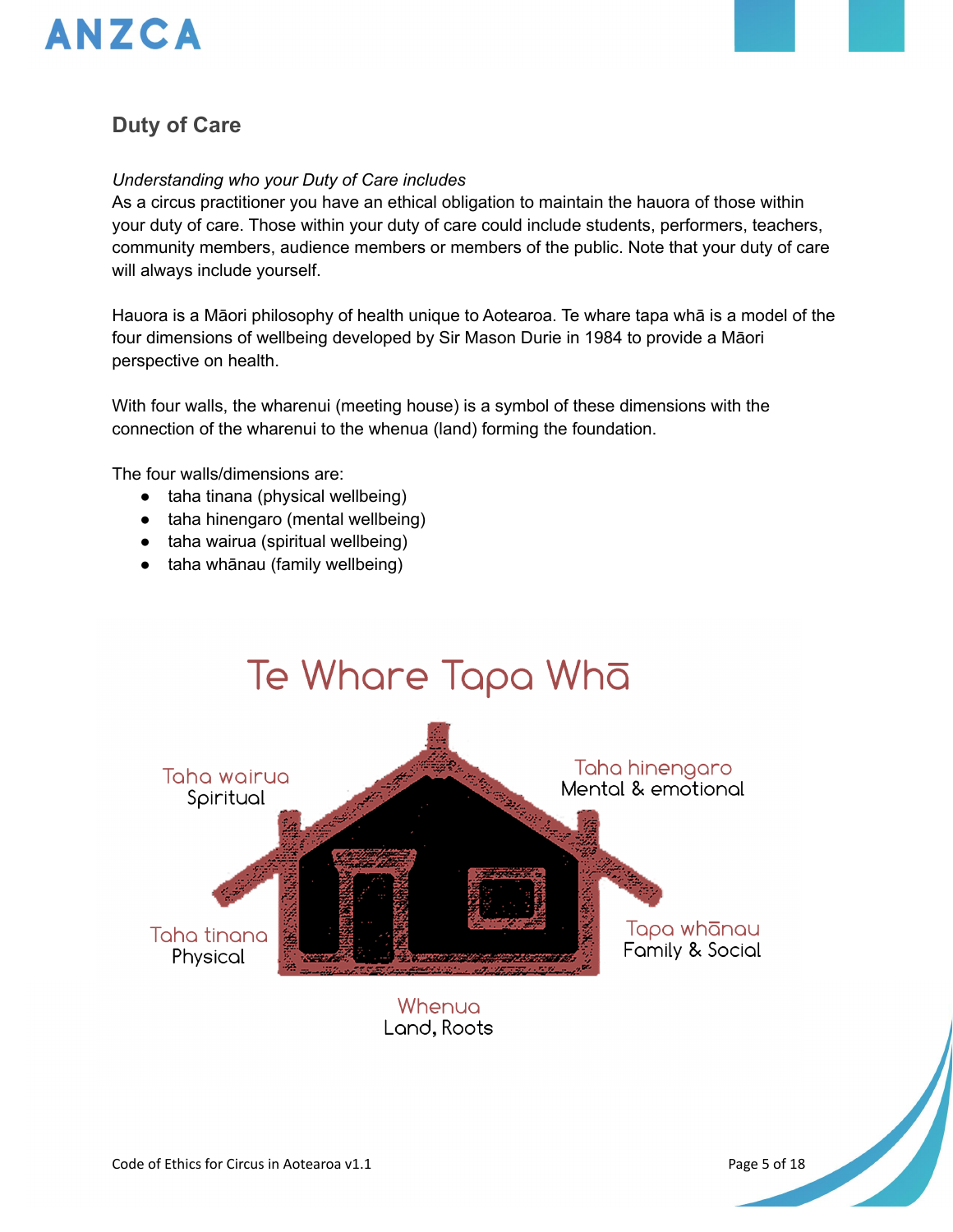

The Māori holistic model of health, te whare tapa whā, reminds you to take care of all the different aspects of your life to support your wellbeing. By nurturing and strengthening all four tapa and maintaining connection with whenua, you support your health and wellbeing, as well as the health and wellbeing of your whānau. If something in your life is challenging the wellbeing of one wall or dimension, you can draw on the foundation and other walls until you can strengthen that wall again.

See Further Resources at the end of this document.

#### *Reputation: Yours and that of the Circus Sector*

How we represent ourselves has an instant, unmissable and un-retractable impact on how those we are engaging with view the circus sector/industry/community/whānau in Aotearoa. Therefore ethically our obligation (in addition to our self-interest) is to maintain and uplift that reputation. Always be authentic and honest about who you are, and what you are providing.

#### *Business Practice*

If any business or organisation within circus falls within your duty of care it is your ethical responsibility to understand what is legally required of you. This will include things like; how you treat private information such as email addresses, what policies you have in place around how you treat people, how the people you work with treat others, and your health and safety compliance. If you require assistance or further information on these matters, please contact ANZCA. We're here to help.

#### *Charging and Rates of Pay*

Each booking, event, gig or contract is unique, as are the demands of the various skills which circus emcompasses. This makes it difficult to set standard rates. Be open to communication with peers around prices. This will help you understand where you sit with your pricing and avoid undercutting the industry, while also reflecting your personal/professional level of experience.

As a guide we've prepared this table\*:

(These rates only represent bases wages for the tutor/practitioner, and do not reflect hireage, rent, costs, administration, insurance, overheads etc)

| Circus tuition for ongoing classes             | Between \$30 - \$60 per hour              |
|------------------------------------------------|-------------------------------------------|
| Circus tuition for one off events or workshops | Between \$50 - \$150 per hour             |
| Private Tuition (1 - 3 students)               | Between \$50 - \$100 per hour             |
| Weekly Wage for a company member               | \$25 - \$30 per hour                      |
| Roving Performance - skilled                   | \$200 - \$900 per performance hour / spot |
| <b>Feature Performance</b>                     | \$500 - \$1500 per act                    |

*\*Rates guide reflects wages as at March 2022*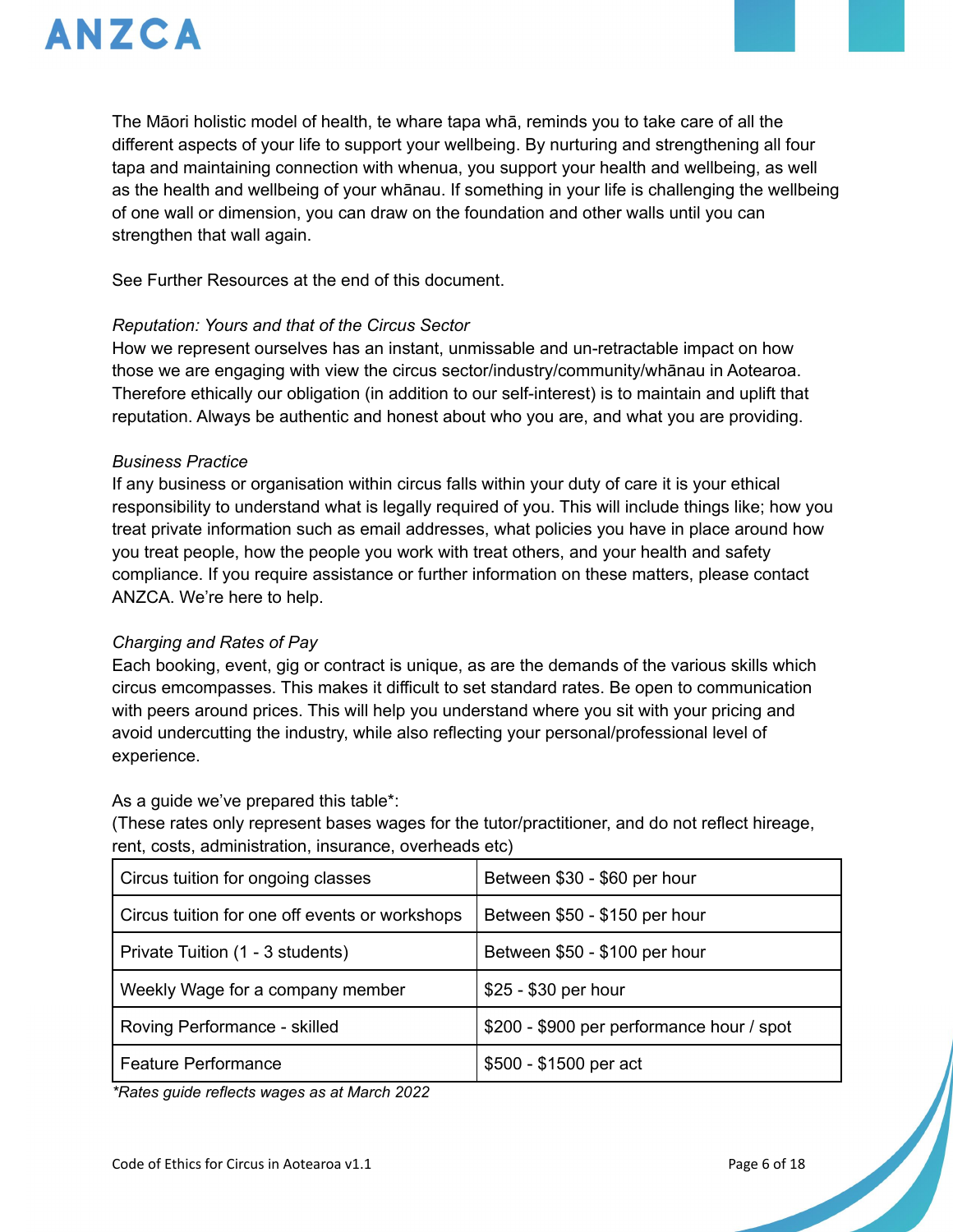

#### *Variable Community and Charity Rates*

While many performers may be strident in their personal decision to only work for standard professional rates, other artists might differ. Lower rates may reflect a willingness to support a specific community or cause, wanting to support an event that doesn't have the budget for standard industry rates, or a desire to increase the accessibility of circus to wider audiences.

Charging lower rates might reflect the financial hardship of a particular performer, or not recognising the market value of the skills they are offering. The conflict between properly valuing performance, and increasing its accessibility is not one easily solved, but understanding through open discussion, rather than accusation, leads to a more satisfying resolution.

If you require assistance understanding pricing and market rates, please contact ANZCA for advice or talk to practitioners within your community.

#### *Conflicts of Interest*

Aotearoa's circus sector is small, so conflicts of interest are likely within most careers. Ethically conflicts of interest must be disclosed in both directions.

A conflict of interest is a situation in which a person or organization is involved in multiple interests, financial or otherwise, and serving one interest could involve disadvantaging another.

Examples of possible conflicts of interest include, but are not limited to:

- Being offered a higher paying contract for work on a date which you are previously booked.
- Serving on an advisory / funding board whilst also operating as an arts practitioner.
- Operating as a practitioner with a spouse or other romantic partner.
- Teaching the same classes for different studios in the same area.
- Self-promotion while performing under contract to another circus company, in a manner which undercuts that company.

Open communication regarding conflicts of interest before the fact are central to avoiding personal or professional conflicts. A prompt disclosure if/when a conflict occurs can (in most cases) minimise or resolve any personal or professional conflicts involved.

#### *Having and Honouring Contracts*

There are two ways to work in Aotearoa:

- As an Employee you and your employer are governed by law around hours of work, minimum pay, work cancellation, holiday pay etc.
- As a Contractor (which the majority of circus practitioners will be) you and whomever you are working with are governed by the contract you have between you.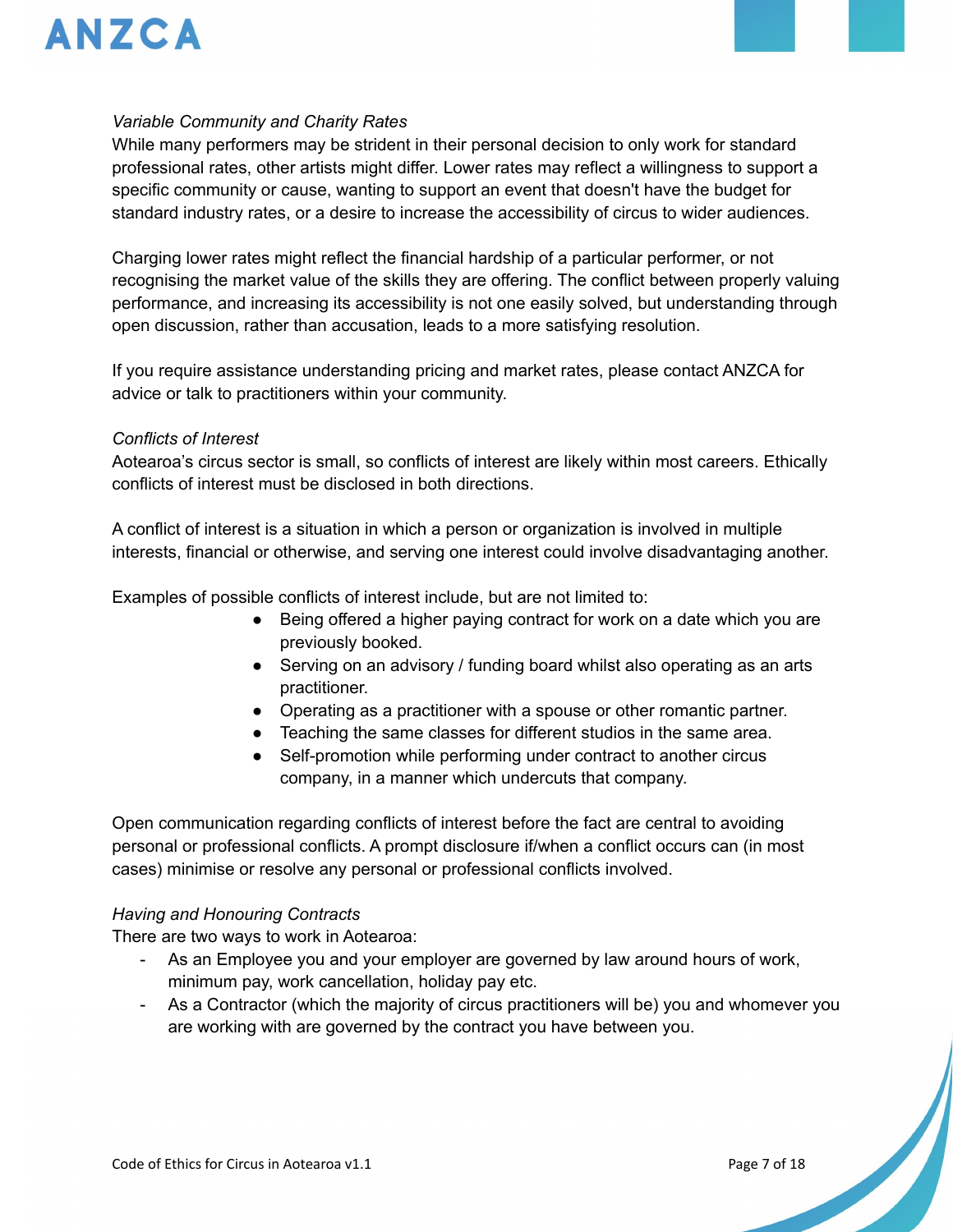

Having a contract that has clear health and safety considerations, safe delivery timeframes and reasonable cancellation clauses in place allows every practitioner to ensure that in any given situation you have no incentive to put yourself or anyone else in danger.

Once a contract is in place it is understood that the stipulations within the contract guide the relationship between the two signed parties. Ethically, reputationally and legally, it is important to honour any contract in play.

That having been said, even as an independent contractor no terms in an agreement are legally binding if they are otherwise in breach of the law. For this reason, it is important to know your rights and obligations as an independent contractor.

#### *Professional Development*

It is important from an ethical standpoint to have a commitment to professional development within your practice. Many organisations will have a policy or plan in place for this.

A commitment to professional development could mean anything from research projects to expand your knowledge, to committing a period each year towards attending a learning institution, or doing online teacher training modules. Put simply, a commitment to professional development which you intend to keep learning and growing your skill base, which is really the only way to keep up with the ethics of the time.

# **Holding Space**

This section is designed to speak to what one can expect when in any position of influence or control, whether that be over a group of people, a project, a space or a conversation.

It will equally provide insight for those who find themselves in situations where they are not the power-holders and are uncertain what is reasonable to expect from those holding the space.

#### *Holding Influence*

Situations in your practice in which you hold influence require your understanding and understanding what that influence means for the others in the situation. Understanding these power dynamics allows new ways of working which can empower those around you and avoid misuse of your influence.

If you are holding influence it is your ethical duty to make sure there are ways for the people around you to communicate what is working and not working for them. Within an organization, this can be through a complaints process, specific structures for accountability, or making explicit who people can speak to for support if they feel unable to speak directly to people in positions of influence. As a figure of influence it is important to be able to sit or stand in silence, giving space to those around you to communicate and be heard.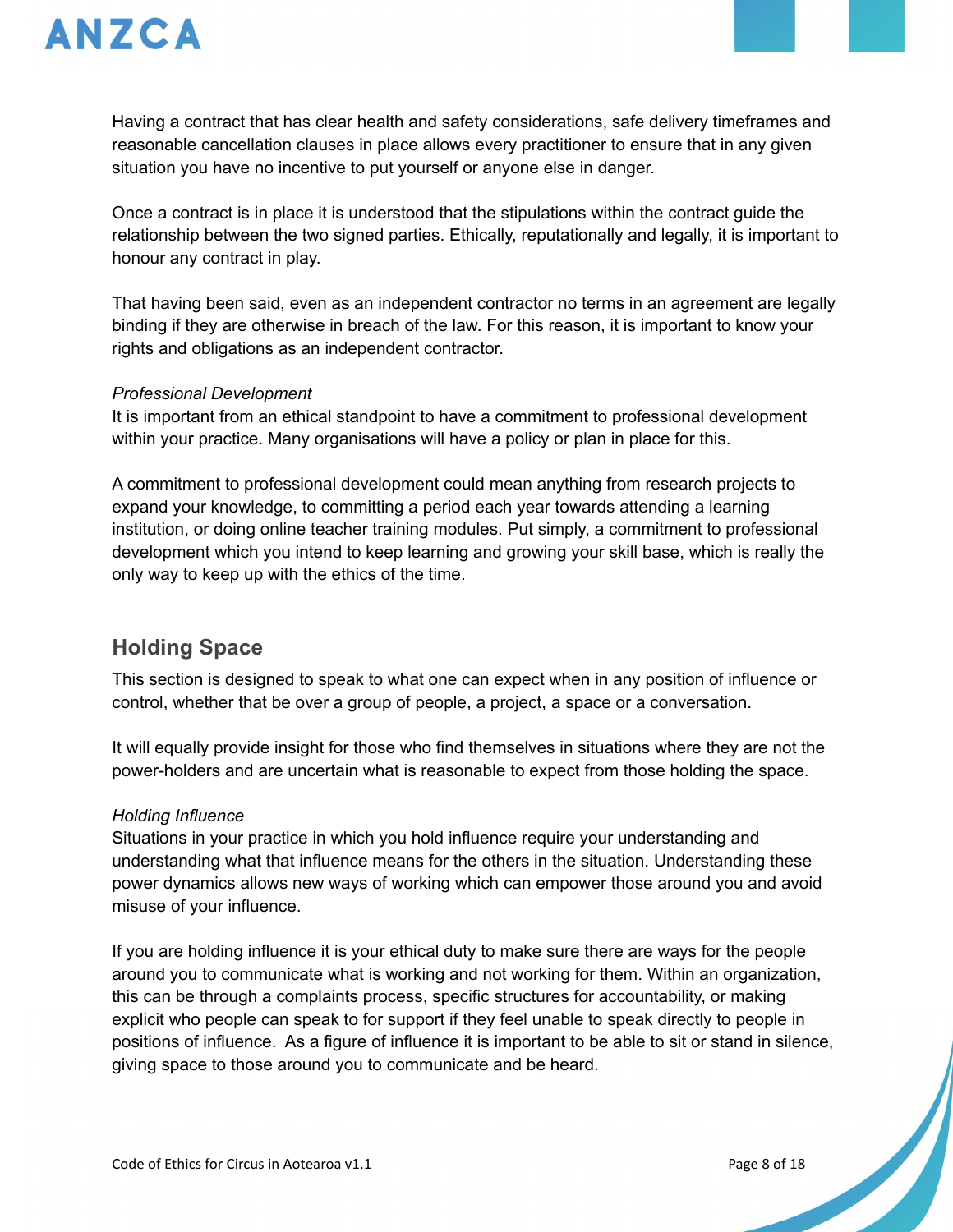

Working with different dynamics may require careful consideration and development of methodologies but again this intersects with maintaining hauora in those within your duty of care.

#### *Communication*

One of the core fundamental skills for ethical practice is communication. Every relationship, no matter how formal or how intimate, can be treated ethically or unethically through the quality of the communication. Always endeavour to communicate with clarity, respect, and honesty, taking necessary pauses for reflection and feedback.

#### *Conflict Negotiation and Resolution*

People come into conflict, particularly within demanding physical training and creative practice. Circus organizations and individual practitioners should have procedures for conflict resolution in place. It is the responsibility of ethical practitioners to use those systems and communicate should additional resources be required.

Should you need advice on devising conflict resolution systems please contact ANZCA.

#### *Burnout / Overtraining Culture*

Like many other physical practices, there has been a significant shift in how to train circus and teach training in Aotearoa. A few myths still exist which ethically we should work to dispel.

- Pain isn't the pathway. Pain is not a necessary requisite to becoming a better circus practitioner.
- Over-working or over-training yourself or other practitioners is unsafe. Each person has different limits to their workload, both physically, mentally and socially. These are to be respected by both individuals and organisations alike. Communication is vital to understand and negotiate in this regard.
- The glamorising of suffering is not accepted practice. Great artists do not have to suffer to be great and the process of creation does not have to break anyone down. We have a responsibility to ourselves, our fellow practitioners and those whom we're guiding to actively prioritize wellbeing.

#### *Representation*

Circus finds a large part of its origins in the celebration of unique identities, abilities, and perspectives. As modern practitioners we carry a responsibility to continue those efforts.

If you represent an organisation you hold the ethical duty to uplift equitable representation within your policies, your workers, and your public imagery. This could include costuming which considers each individual and the casting of your performance work.

**Equality** means each individual or group of people is given the same resources or opportunities. **Equity** recognizes that each person has different circumstances and allocates the exact resources and opportunities needed to reach an equal outcome.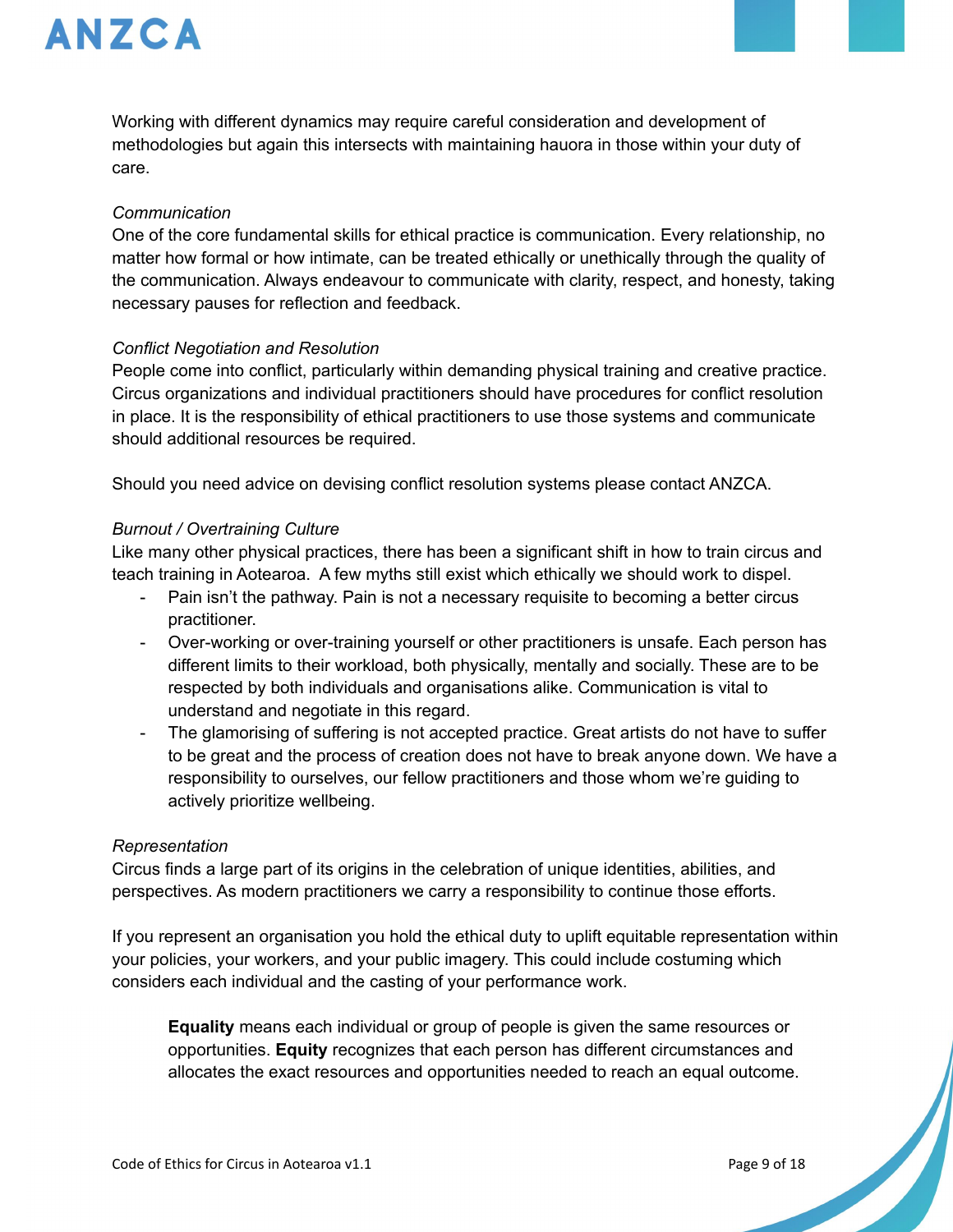

Diverse representation within circus means actively representing minority groups. These include, but are not limited to; ethnic minorities, sex and gender identities, the range of body-types, neuro-diverse individuals, and people with disabilities.

If you are unable to accommodate these groups within your work, then as a majority voice we have a duty to examine what in our training and performance spaces is limiting accessibility, and if we have the means to address those inequalities.

### **Intersectionality**

Intersectionality refers to how multiple identities like race, class, gender and economic position intersect to create unique life experience. Intersectionality expresses how this intricate mesh of privilege and oppression can't be simplified.

It is ethically imperative for all practitioners within circus in Aotearoa to have an acute intersectional awareness.

> Leah Whiu expresses the dilemma of forming an alliance with Pakeha feminists with absolute clarity: "What affinity can we share with white women if they refuse to acknowledge and take responsibility for their colonialism?" She points out to these women: "It seems to me that my struggle necessarily takes account of your struggle. I can't ignore patriarchy in my struggle. Yet you can and do ignore the "colour" of patriarchy, the culture-specificity of patriarchy. And in so doing you ignore me."

We must not only understand where our own privileges and biases sit, but understand the intersectionality of those within our duty of care. To practice manaakitanga is to uplift a person's mana, particularly around integrity, trust and sincerity.

#### *Cultural Intersectionality in Aotearoa*

We are a multicultural society and have a responsibility to understand and respect all the cultures we live with. We begin by acknowledging that the Western / Pākēha / NZ European perspective should not be considered the default. Moving forward we stand to gain more by centering the diversity of stories and histories that make up Aotearoa.

#### *Te Ao Māori and Circus*

It is vital to acknowledge that when dealing with the application of Te Ao "Māori" into existing non-Māori constructs, it is highly complex work that will remain an ongoing journey for us.

We can apply certain broad 'Māori' kaupapa to our process' with understanding that this will vary slightly or greatly between Iwi and hapū, we must make sure that we ignore the impulse to homogenize the tangata whenua experience under the Pākēha created banner of 'Māori', we must remain flexible and malleable while our whole country are in this discovery phase.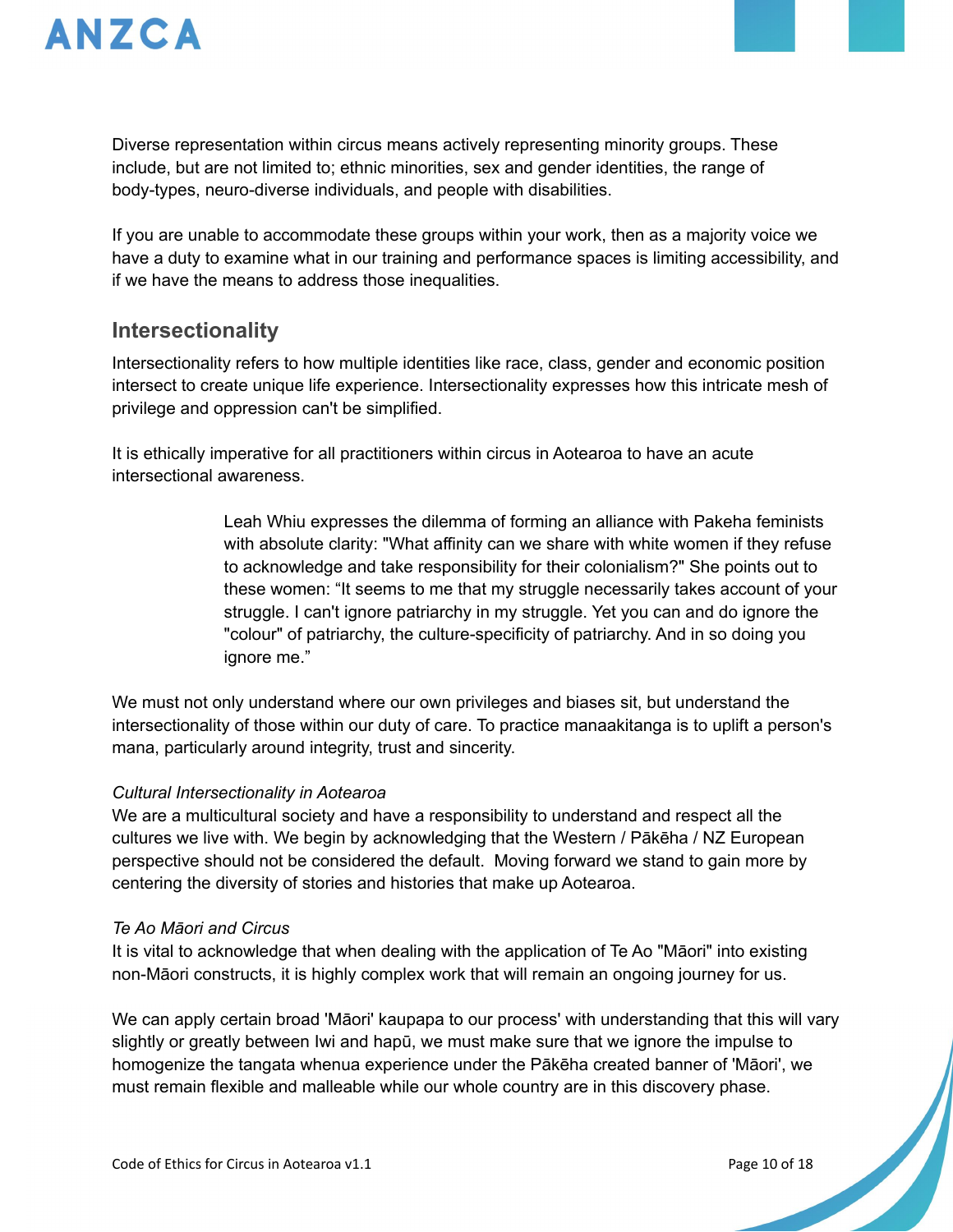

Below you will find some commonly accepted tikanga/ideologies among tangata whenua from a generic standpoint, but I must implore you that if you are engaging with Māori in your work, enquire after their Iwi, Hapū and whether that comes with any specific cultural nuances. (Note: Not everyone will have this information, so tread carefully and kindly as you approach this space.)

To gain a greater understanding of how circus and te ao Māori interrelate it is first important to understand the kawa (the policy) and tikanga (the procedures of how a policy is realised) of Tapu and Noa.

**Tapu** is considered by some to be a powerful force within Te Ao Māori. It has numerous meanings and references. Tapu can be interpreted as 'sacred', or defined as 'spiritual restriction', containing a strong imposition of rules and prohibitions. A person, object, occasion or place that is tapu may not be touched or, in some cases, even approached.

**Noa** is the opposite of tapu, and includes the concept of 'common'. It lifts the 'tapu' from the person or the object. Noa also has the concept of a blessing in that it can lift the rules and restrictions of tapu.

In Te Ao Māori a person's body is tapu, especially the head. Food and things associated with food, like tables, are noa.

Consideration, consultation and ceremony around circus acts which involve tapu elements or interrelations is needed to practise ethically.

#### *Inclusiveness*

Radical inclusion is something that circus has the potential to be great at.

Radical Inclusion: The **intentional inclusion of persons directly or indirectly excluded (from education)** due to actions or inactions by individuals, society or institutions. Sometimes silence and infrastructure added to other intentional actions, exclude.

It is ethically important that we respect the different needs of each person in order to have effective inclusion.

Factors which contribute to Inclusion;

- **Access** explores what options we make available for people from differing backgrounds and what steps we have in place to provide access to our spaces.
- **Communication** examines the way we let people know about the options to get involved and about the culture within a space.
- **Culture** explores the importance of a welcoming environment and the habits that create it.
- **Attitude** looks at how willing people are to embrace inclusion and diversity and to take meaningful action.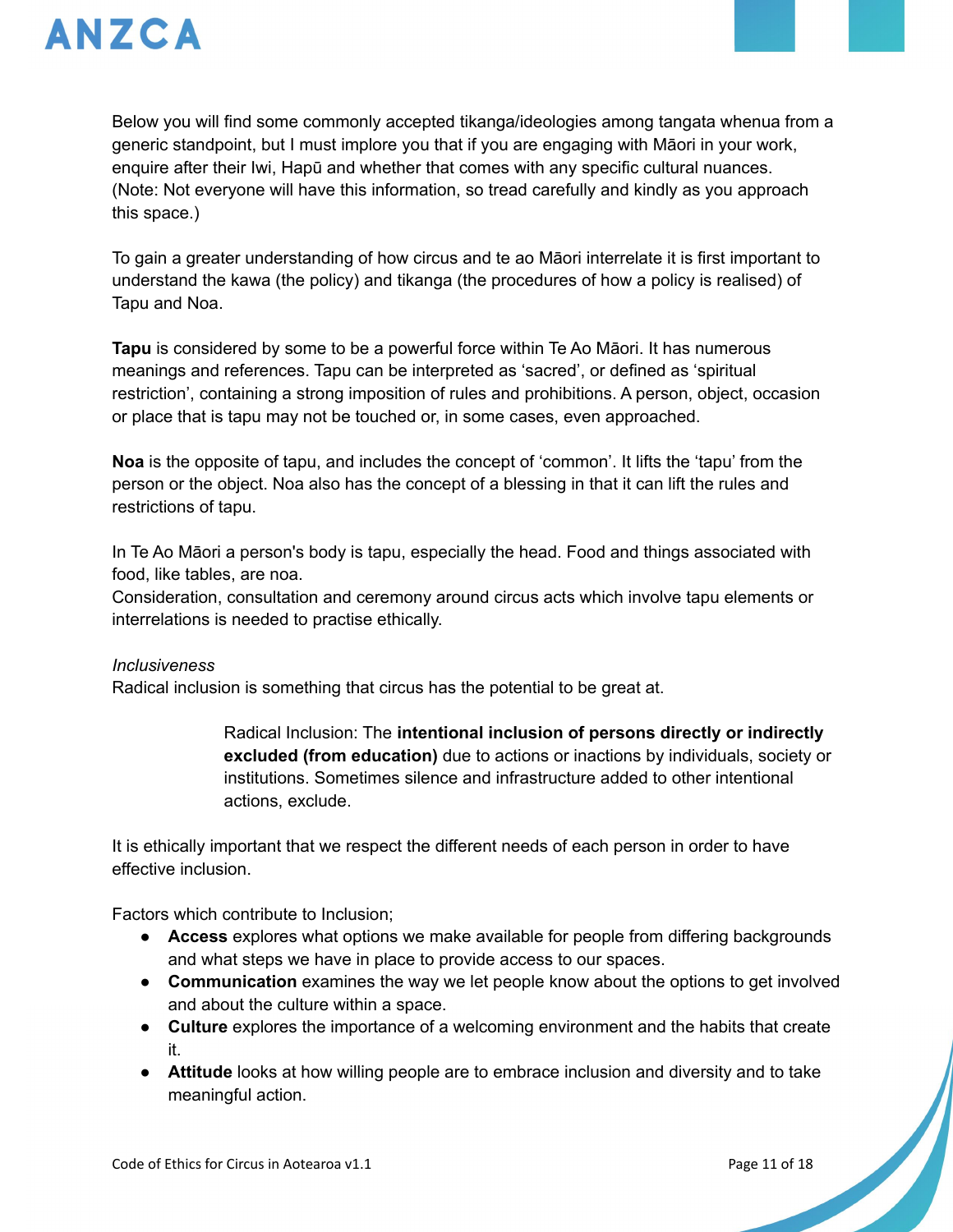

- **Choice** is all about finding out what options people want and how they want to be involved.
- **Partnership** looks at how individual and organisational relationships are formed and how effective they are.
- **Policy** considers how an organisation commits to and takes responsibility for inclusion.

#### *Inclusivity and Communication*

A large component of making sure your actions are inclusive to all is held in the way you communicate.

Find out how each person wants to be referred to including their preferred name, pronouns and personal identifiers. Some people will outwardly tell you how they wish to be referred to, and for some you must take the responsibility of finding out.

Identifiers such as "fat", "black", and "queer" are being reclaimed by people within these groups, but it not appropriate to use these labels without checking first. While this can be positively framed in a group dynamic, it is important to approach these issues at an individual scale with tact and sensitivity.

> Pro Tip: It's really great to default to using they/them pronouns. It costs you nothing, and helps any gender nonconforming humans you encounter to feel more valued.

# **Consent**

Consent should be embedded into all circus activities. This ensures that consent is sought of all people engaging with circus, that everyone has clear pathways around the communication of consent and therefore everyone maintains body autonomy.

> **Body autonomy** is the right for a person to govern what happens to their body without external influence or coercion.

#### *Transparency of Communication*

Providing spaces/times for consent and consent processes to be communicated clearly is paramount. Consent will help navigate all relationships, most notably those with an inherent power imbalance, including but not limited to; teacher/student, student/student, artist/director, staff/business owner, performer/audience etc.

Consider developing a consent policy which will assist you and those you work with towards a stronger consent-based culture and practice.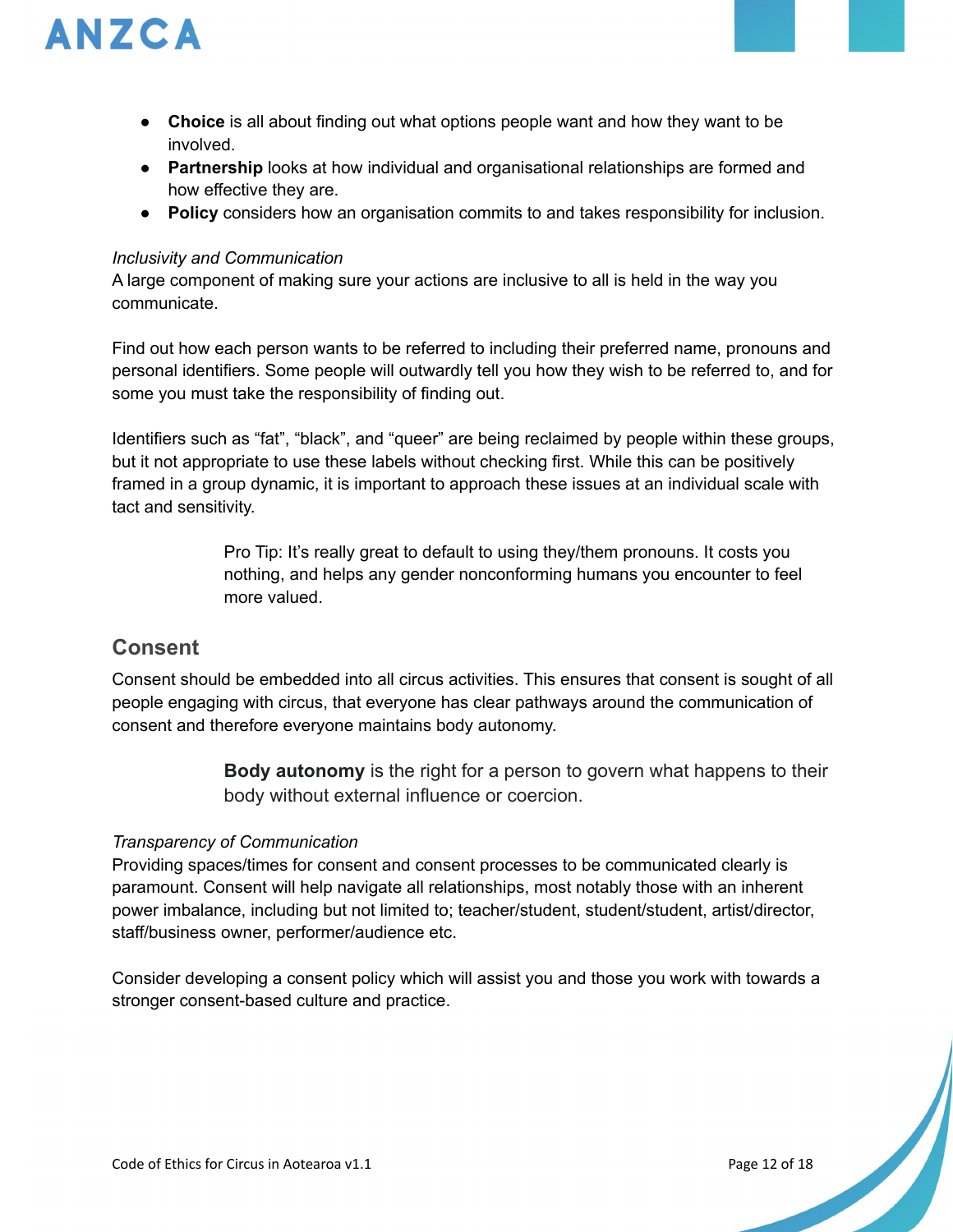

# **The Space of Creation**

The space of creation is a vulnerable place for many of the people engaging with it and comes with a whole raft of ethical considerations.

To define the space of creation it must be noted that it exists whenever you are inviting people to enter the process of creation. This means the space of creation can exist within a class room, a workshop, even on the street; not just in the context of a performance company building a work.

#### *Collaboration with Other Organisations*

When entering a collaborative process it is ethically important a set of collective values be agreed upon and understood by all prior to work being started. This allows for the safety of all those within your duty of care, and for those within the duty of care of the other organisation.

#### *Working with vulnerable people in creation and performance*

From a legal standpoint whenever working with young people or vulnerable adults a safeguarding policy must be in place. When working in a creation space with vulnerable people extra care and attention must be paid to communication and consent practice.

Each situation will likely differ from all others making it important to be flexible, have a good understanding of the safeguarding policies and a commitment to documentation.

### **Mental Wellbeing and Creation**

The topic of how creation and well-being sit side by side is enormous. Here are a few significant areas;

#### *Defining Success*

We'd like to instill the idea of regularly re-defining what success is for the individual and actively support all ideas of what success might look like.

#### *Mana Wāhine*

Making sure women have space for their voices to be heard. Mana wāhine in this context also means providing safety for women in the space of creation and performance.

Allow women to define on their own terms what safety is for them in any given space.

In saying this you must not put the onus on those who are least likely to feel confident to speak their minds. Aspiring to high standards of behaviour, communication and safety within the space of creation will enable women who may not have encountered safe boundaries to not simply re-produce what they may be accustomed to.

*Mana Tāne*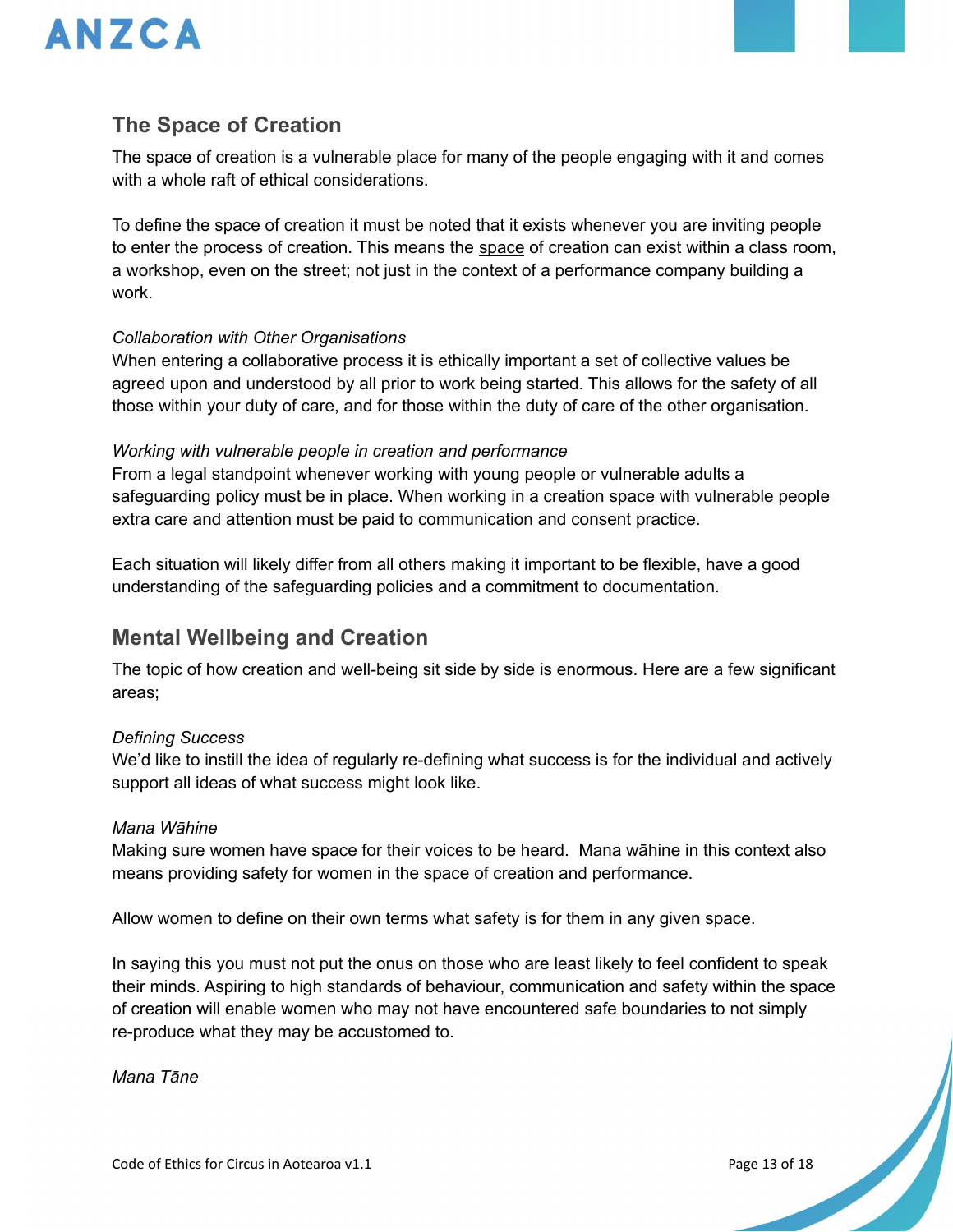

When in a space of creation consider what the tāne in the room can be doing to uphold the safety and mana of wāhine.

Consider some positive ways to operate:

- Not interrupting anyone's speech or thought
- Being supportive in regards to claiming of space
- Making what the speaker says stand on its own mana without needing to tear anyone else's down in the process
- Creating silence to reflect

#### *Mana Takatāpui / Members of the LGBTQI+ Community*

As a beginning point trying not to default to heteronormative standards is a good start.

In the space of creation, acknowledging and uplifting the most marginalised within this community; the non-binary, intersex and trans people, is important.

Being anti-queer is a colonial structure, so marginalisation can hurt takatāpui (Māori queer) communities on an additional level.

#### *Sexualisation*

This is clearly an entirely contextual topic, but in ethics what isn't! Again we come back to communication and consent. No one should be expected to either explore sexualisation or perform in a sexualised manner without their full, adult consent.

Children should not ever be expected to perform sexual movements, perform in revealing costumes nor be subjected to sexualising comments / environments.

#### *Intimacy within Creation*

The acting industry has quickly adapted to having intimacy co-ordinators on all projects where sexual content or nudity is involved. Circus, in many cases by necessity and for safety, involves working within each other's immediate personal space.

Consent protocols, regular check-ins and time given to communication processes will all allow for a safe environment of creation for everyone's wellbeing.

### **Content**

#### *Trigger/Content Warnings*

Trigger, or Content warnings allow everyone experiencing the content of a piece to consent to the experience, which is why they're important.

Let us view strobe warnings as a parallel. These warnings allow strobe-sensitive people, the opportunity to either remove themselves from, or prepare themselves for, a potentially hazardous situation (and are a H&S requirement in most cases). Trigger or Content Warnings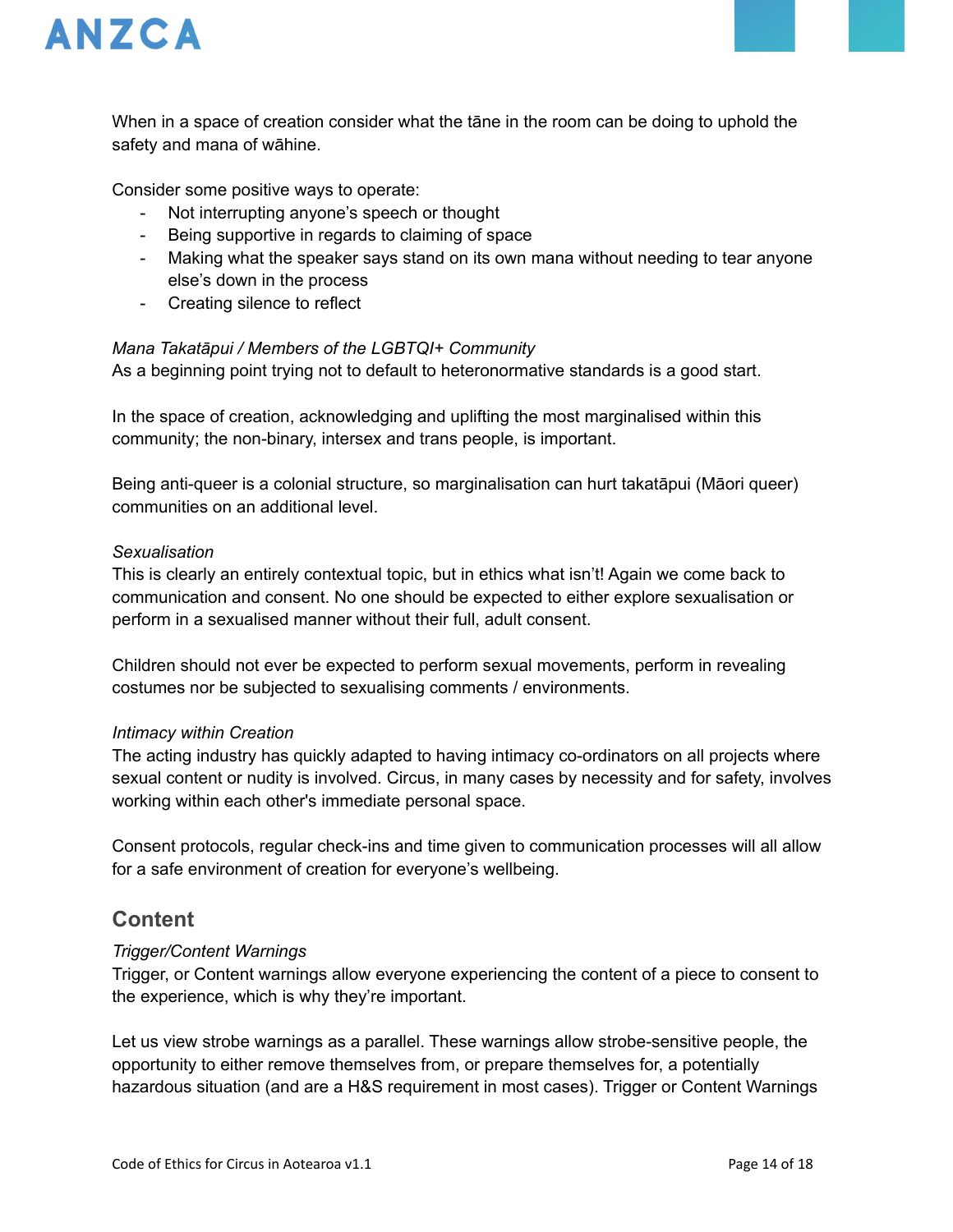

allow people with specific traumas and sensitivities the option to either remove themselves from, or prepare themselves for, a potentially hazardous situation.

These warnings should be present at any juncture where someone might be joining the engagement of a work;

- Before performances of the work
- Within creation spaces (including for those who aren't directly involved)
- When performing in public special effort must be taken due to the flux and makeup of the audience

#### *Comedy*

Hotly debated is the subject of comic content and ethics. You can say what you want but you have to understand that you will be responsible for what you say.

> A useful rule of thumb can be found in this quote by Terry Pratchett: "Satire is meant to ridicule power. If you are laughing at people who are hurting, it's not satire, it's bullying."

Note: Please also see *Cultural Appropriation* below.

#### *Plagiarism*

Artists can and will be inspired by others, and create work influenced by others. When work is inspired by others due credit, attribution, or acknowledgement should be given in whichever manner is reasonable (ie tagging the originating artist on Instagram).

As was said at the very beginning of this document humans have an innate understanding of when they're being sneaky or not. Directly copying, without permission, someone's act, significant sequences, concept or idea is unethical.

Accidentally plagiarizing someone's act, concept or idea is absolutely possible but can be avoided by research and being an active part of the global creative community. Artists often look for inspiration within a different artistic discipline in order to feel confident their work is unique.

# **Cultural Appropriation**

If you are benefiting, financially or otherwise, from the use of a culture that isn't yours then you are appropriating it.

All due care should be taken to ensure your work is respectful of any cultures that may be referenced or represented. There is a difference between cultural exchange/cultural diffusion and cultural appropriation.

Things that are considered sacred by a culture (and these things will be different for each culture) are generally considered off limits or should be very, very carefully approached.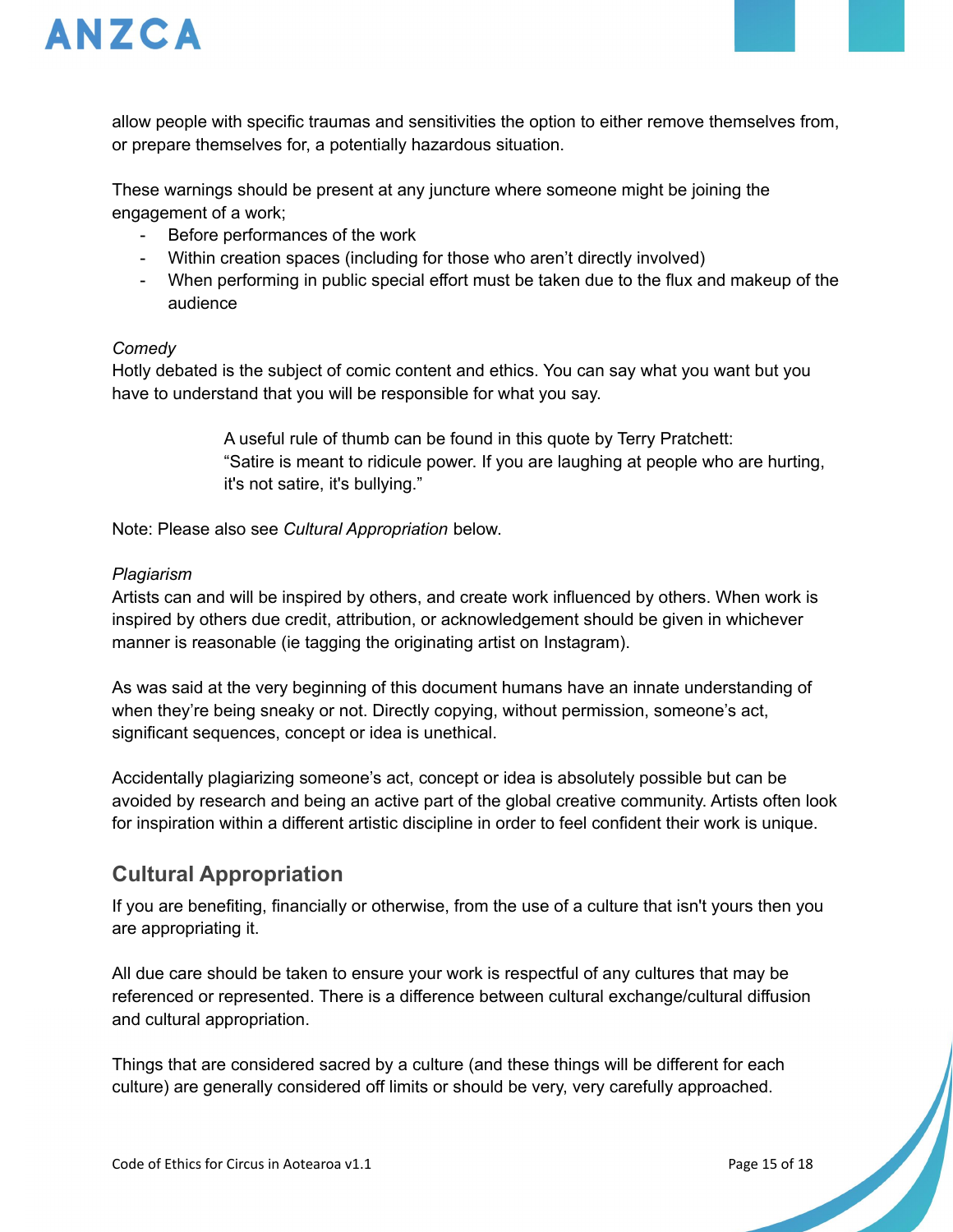

Stereotypes should be avoided and appropriate research, including significant consultation should be conducted to ensure that you are treating all cultures, cultural icons, beliefs, and cultural issues appropriately.

Not only is appropriation disrespectful, it is usually lazy. If you are unwilling to engage with the culture you are borrowing from, it reflects poorly on the quality of your work. Conversely, the understanding gained from respectful engagement provides a wealth of knowledge that can bring depth and breadth to your practice.

Please empower those around you to understand this with kind and frank discussion.

# **Te Tiriti o Waitangi in Practice**

As humans living in Aotearoa we have a responsibility to engage with iwi and Māori to give effect to and realise the promise of Te Tiriti o Waitangi. Achieving this will require time, openness to listening and adaptation in our thinking both as individual practitioners and as organisations.

Allow this set of principles to provide guidance on ways to incorporate the principles of The Treaty of Waitangi / ngā mātāpono o Te Tiriti;

**Tino Rangatiratanga / Self-Determination:** The second Article of the Treaty guarantees to iwi Māori the control and enjoyment of resources and taonga that it is their wish to retain. This provides for Māori self-determination and mana motuhake and expects the circus sector to honour this in our policies and actions.

**Mana Taurite / Equity:** The third Article of the Treaty constitutes a guarantee of legal equality between Māori and other citizens of New Zealand. This Article has implicit assurance that social rights would be enjoyed equally by Māori with all New Zealand citizens of any origin.

The principle of equity invites circus practitioners and organisations to commit to achieving equitable access, pathways and outcomes for Māori within circus arts.

**Pātuitanga / Partnership or Cooperation:** This Article understands that with two peoples in one country both duality and unity are significant. Duality implies distinctive cultural development and unity implies common purpose and community. The relationship between community and distinctive development is governed by the requirement of cooperation which is an obligation placed on both parties by the Treaty.

Reasonable cooperation can only take place if there is consultation on major issues of common concern and if good faith, balance, and common sense are shown on all sides. The outcome of reasonable cooperation will be partnership.

The principle of partnership invites circus practitioners and iwi/Māori to work with each other in a strong and enduring relationship.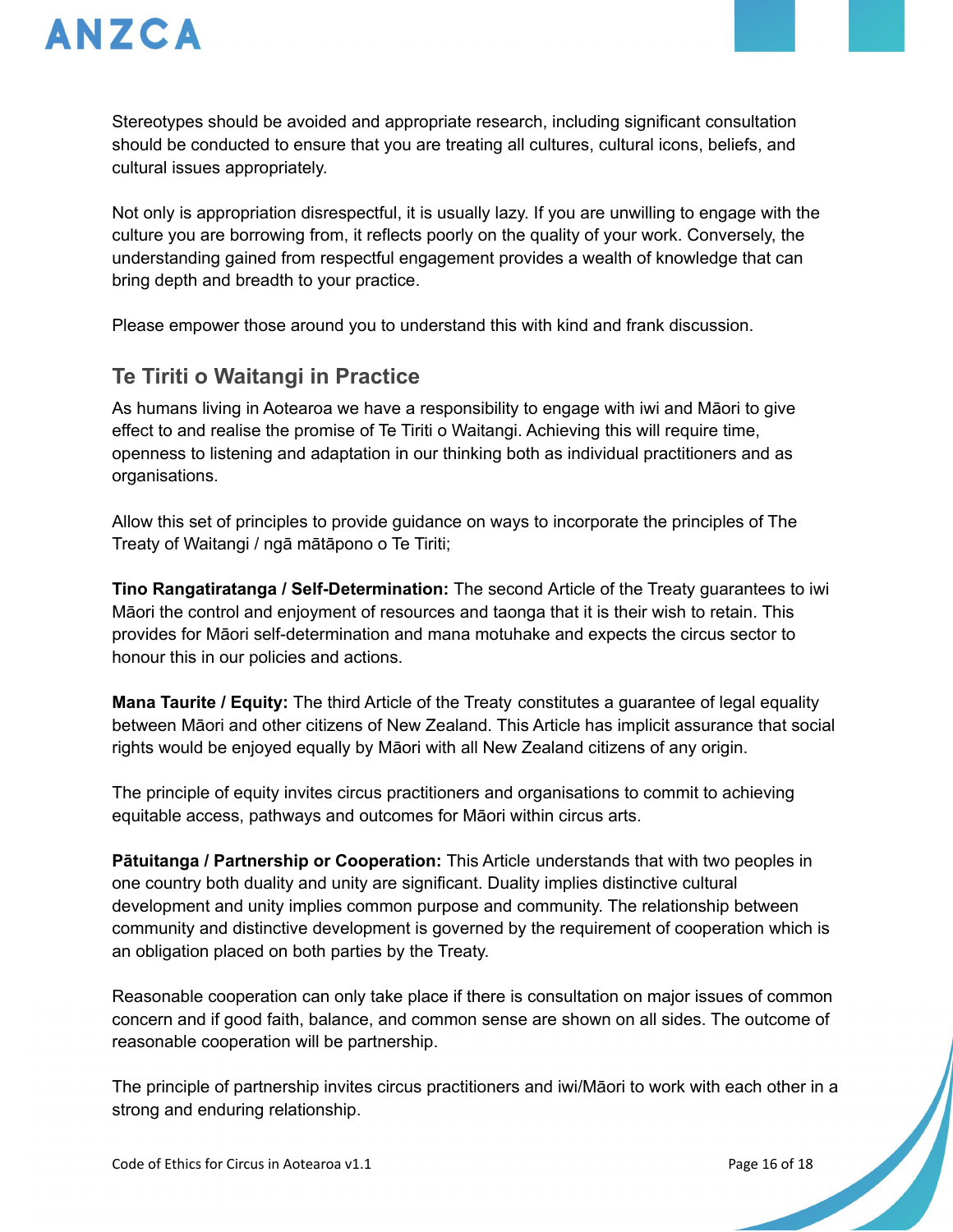

**Whakamarumarutia / Active Protection**: The principle of protection is about actively protecting Māori knowledge, interests, values, and other taonga. Identity, language, and culture are important expressions of what it means to be a culturally located practitioner.

In order to practise Active Protection circus practitioners and organisations should be sufficiently informed in Te Ao Māori, Māori culture, tikanga Māori, Māori performance arts and the practice of cultural safety.

**Kōwhiringa / Options:** The principle of kōwhiringa acknowledges Māori rights to pursue their own personal direction, whether that be in accordance with tikanga Māori or not. The principle of options expects circus practitioners to ensure their services are provided in culturally appropriate manners that recognise and support the expression of te ao Māori.

> Our success as a sector going forward will be shaped by an ability to operate with tikanga Māori.

# **Further Resources:**

History: <https://www.philipastley.org.uk/>

Hauora: <https://en.wikipedia.org/wiki/Hauora>

Conflict Resolution: Examples can be found in kaupapa Māori models of resolution like <http://www.rangahau.co.nz/ethics/167/> and <https://www.tutiramai.co.nz/blog/dispute-resolution-a-tikanga-based-approach>

Representation: <https://onlinepublichealth.gwu.edu/resources/equity-vs-equality/>

Inclusiveness:

<https://mbsse.gov.sl/> - The Ministry of Basic and Senior Secondary Education - Sierra Leone - National Policy on Radical [Inclusion](https://mbsse.gov.sl/wp-content/uploads/2021/04/Radical-Inclusion-Policy.pdf) in Schools 2021 [https://inclusivesportdesign.com/planning-for-inclusion/7-pillars-of-inclusion-using-commonalities](https://inclusivesportdesign.com/planning-for-inclusion/7-pillars-of-inclusion-using-commonalities-as-the-start-point-for-inclusive-sport/) [-as-the-start-point-for-inclusive-sport/](https://inclusivesportdesign.com/planning-for-inclusion/7-pillars-of-inclusion-using-commonalities-as-the-start-point-for-inclusive-sport/)

Intersectionality:

[https://www.waikato.ac.nz/law/research/waikato\\_law\\_review/pubs/volume\\_2\\_1994/7](https://www.waikato.ac.nz/law/research/waikato_law_review/pubs/volume_2_1994/7)

Te Ao Māori and Circus: